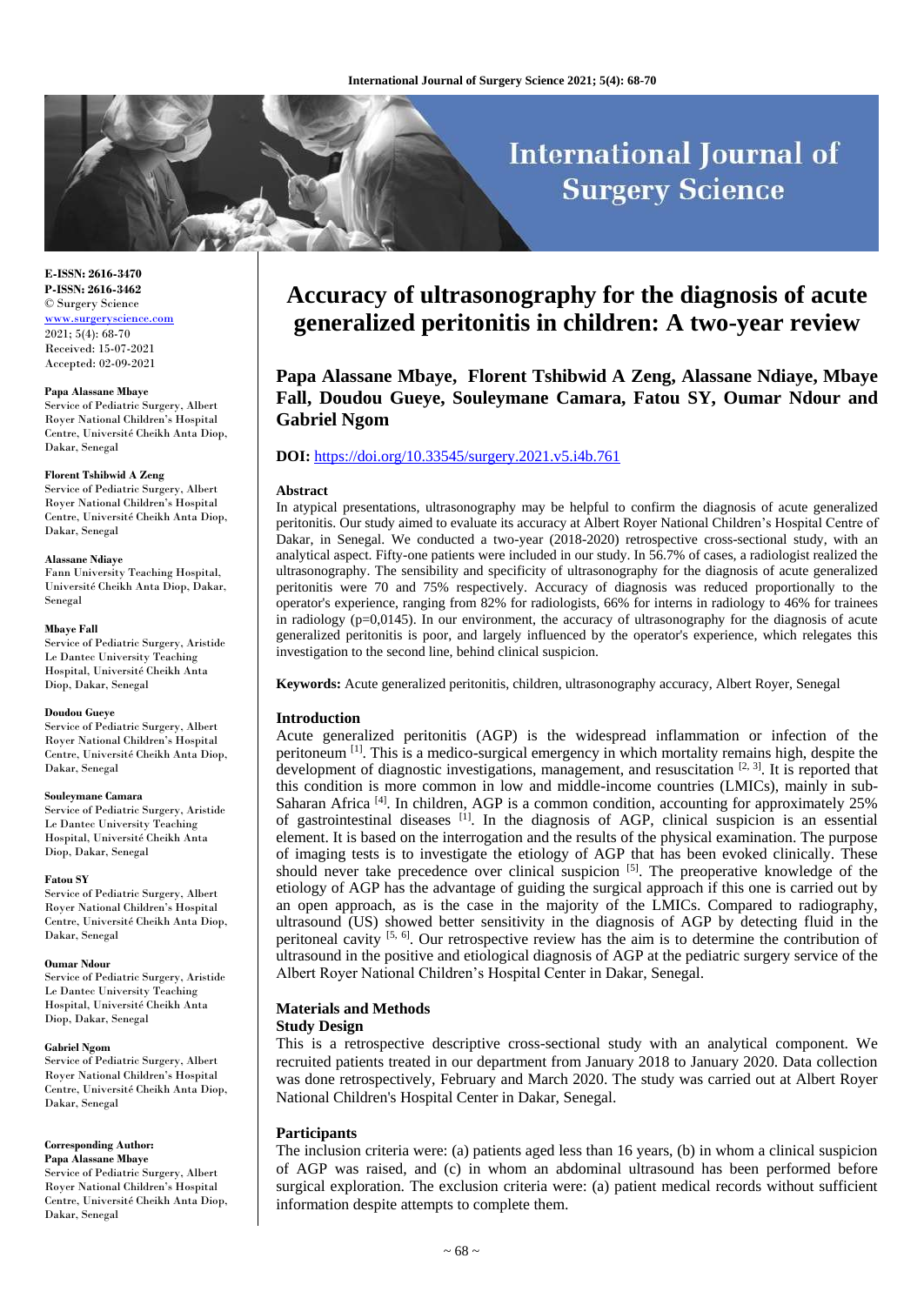#### **Variables and Data Management**

The variable collected were: age and sex of the patients, the place of the ultrasound's realization (university teaching hospital, public health establishment, and private clinics), the profile of the ultrasound's operator (radiologist, trainee in radiology, intern in radiology), diagnosis evoked by the US, etiology suggested by the US, intraoperative diagnosis and etiology.

Information was collected from the emergency register as well as the operating room register of our service. Data collection was carried out on a survey sheet. To reduce the risk of information and registration bias, data were collected by two people and the final data was the result of merging the original lists. The sample size was determined by the number of patients who met the inclusion criteria without having an element of the exclusion criteria.

# **Statistical Analysis**

The purpose of the analyzes was to determine the means of the quantitative data (age) and the frequencies of the qualitative data (sex, US operator, place of US's realization, presence of peritoneal effusion, diagnosis evoked by the US, intraoperative diagnosis). We assessed the sensitivity and specificity of the ultrasound, as well as its positive predictive value (PPV) and negative predictive value (NPV) for the diagnosis of AGP. The intraoperative diagnosis was considered to be the gold standard.

The differences between ultrasound and intraoperative exploration (definitive and etiological diagnosis), between the results of different operators and different establishments, were analyzed with the variance, with  $p \le 0.05$  as the threshold for statistical difference. Data entry and storage were performed using Microsoft Office Excel 2010 software and analysis with Epi Info version 7.2.

# **Results**

During our study period, we collected 71 patients treated for PAG within our department. Twenty patients were excluded because of records without sufficient information to support our study.

Our study population includes 51 patients whose mean age at diagnosis was 9 years with extremes of 3 months and 15 years. A frequency peak was observed at 12 years. Our series consisted of 38 boys and 13 girls.

Regarding the performance of the ultrasound, the most frequent operator was a radiologist (56.7%). The vast majority of ultrasounds were performed in a university teaching hospital (UTH), i.e. in 72.5% of cases. Free peritoneal effusion was identified in 25 patients (49%), localized effusion found in 16 patients (31.4%) and no effusion in 10 patients (19.6%). The diagnosis of AGP was evoked in 66.7% of cases. The definitive diagnosis was made intraoperatively and retained AGP in 92.1% of the cases. These general data on the US are shown in Table 1.

**Table 1:** General characteristics of realized US exams among included patients (N=51)

| <b>Characteristics</b>   | Category                     | <b>Number</b> | Percentage     |
|--------------------------|------------------------------|---------------|----------------|
| Profile of US's operator | Radiologist                  | 29            | 56,9           |
|                          | Trainee in radiology         | 13            | 25,5           |
|                          | Intern in radiology          | 3             | 5,9            |
|                          | Not mentioned                | 6             | 11,7           |
|                          | UTHs                         | 37<br>9<br>5  | 72,6           |
| Site of US realization   | Private Clinic               |               | 17,6           |
|                          | <b>PHEs</b>                  |               | 9,8            |
| Peritoneal effusion      | Free                         | 25            | 49             |
|                          | Localized                    | 16            | 31,4           |
|                          | Absent                       | 10            | 19,6           |
|                          | AGP                          | 34            | 66,7           |
| US's Diagnosis           | <b>Appendicular Abscess</b>  | 8             | 15,7           |
|                          | Not mentioned                | 4             | 17,6           |
| Intraoperative Diagnosis | AGP                          | 47            | 92,1           |
|                          | <b>Localized Peritonitis</b> | $\mathcal{R}$ | 5,9            |
|                          | Appendicular Mass            |               | $\overline{c}$ |

AGP: Acute Generalized Peritonitis, PHEs: Public Health Establishments, US: Ultrasound, UTHs: University Teaching Hospitals

Abdominal ultrasound evoked the diagnosis of AGP in 34 of 51 patients (66.7%). In 17 patients, no AGP was suspected. Of these 17 patients, 14 presented with AGP on surgical exploration, which means 14 false negatives. The three others remaining patients had a healthy peritoneum, which means three true negatives. In our series, the sensitivity of abdominal ultrasound for AGP is 70% and its specificity is 75% with a PPV of 97% and an NPV of 17.6%. The concordance between US and intraoperative diagnosis of AGP varied depending on the experience of the operator. In the case where the US was performed by a radiologist, the diagnosis was concordant in 82% of cases. This percentage drops to 66% if the operator is an intern in radiology and to 46% when the operator is a trainee in radiology. The difference between these three operators was statistically significant, with p equal to 0.0145.

Among the 37 ultrasounds performed in the UTHs, 26 cases of AGP (70%) were confirmed intraoperatively. In 30% of the remaining cases, the ultrasound data did not match with the

intraoperative data. Seventy-eight percent of private ultrasound results and 60% from other PHEs were confirmed with surgery. Analysis of the variance between these 3 groups showed that the most consistent results are those of private clinics, followed by those of UTHs, and finally, those of PHEs (Table 2).

**Table 2:** Comparison of diagnosis matching between ultrasound and intraoperative diagnosis in our population study.

| <b>Compared hospitals</b> | <b>Matching Results</b> |          |  |
|---------------------------|-------------------------|----------|--|
| <b>UTHs</b>               | 70%                     | $0.005*$ |  |
| <b>Private Clinics</b>    | 78%                     |          |  |
| UTHs                      | 70%                     | $0.003*$ |  |
| <b>PHEs</b>               | 60%                     |          |  |
| <b>Private Clinics</b>    | 78%<br>$0,009*$<br>60%  |          |  |
| <b>PHEs</b>               |                         |          |  |

\* Statistically significant difference PHEs: Public Health Establishments, UTHs: University Teaching Hospitals